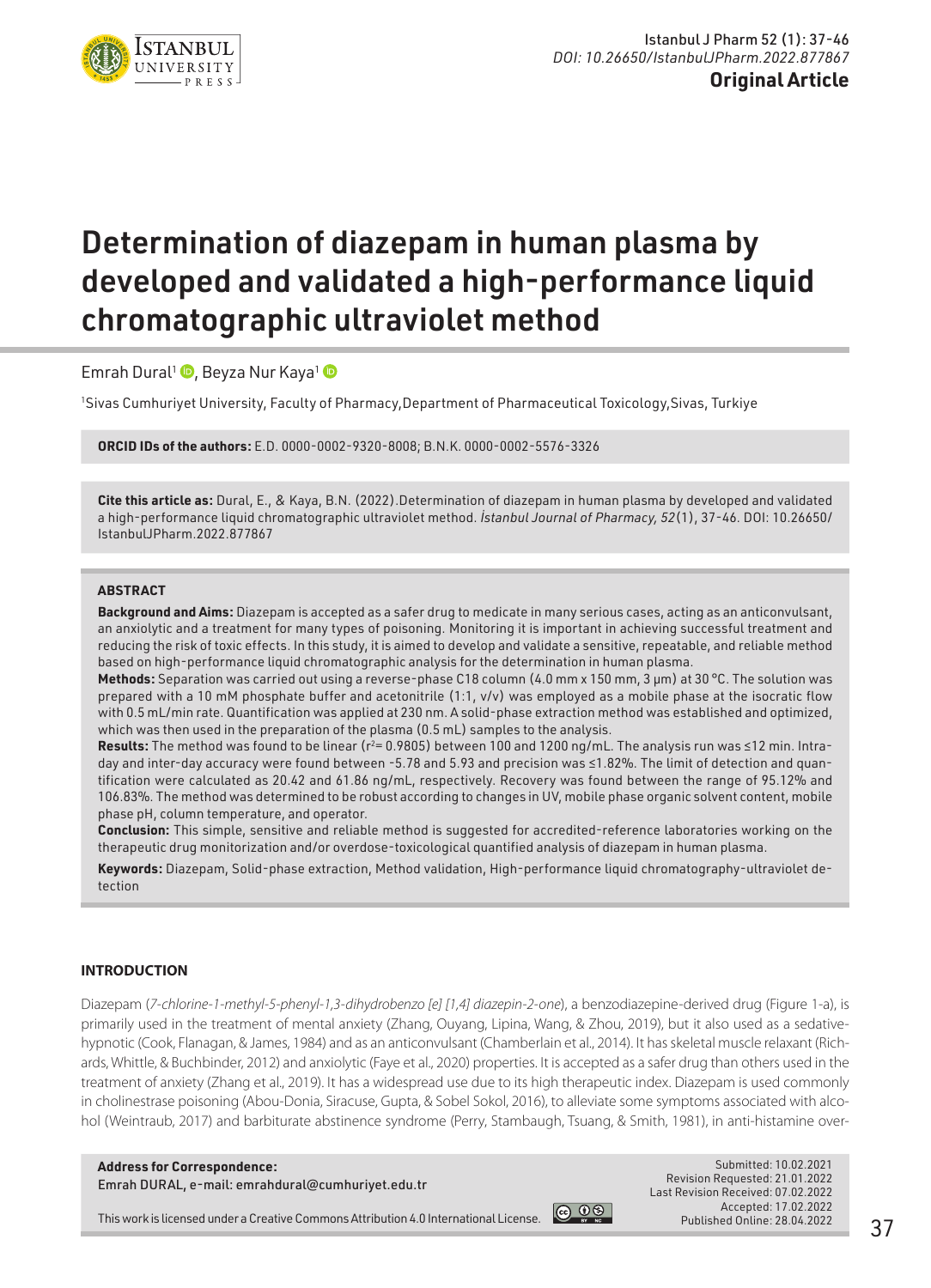dose (Montoro et al., 2013), black widow spider envenomation (Rogers, Stanford, & Dart, 2006) and chloroquine overdose (Hughes, 2020). In addition to that it could be used alone as an anaesthetic (McGrath et al., 2020) or in combination with other drugs for conscious sedation (Zanette et al., 2013), and also as an aid to anaesthesia (Wexler, Peyster, Hakkinen, & Pope, 2005).



**Figure 1.** Chemical structures of diazepam (-a) and phenytoin (-b) which used as the internal standard.

Diazepam is commonly used via the oral, rectal, and parenteral routes (Bialer, 2007; Henney, Sperling, & Rabinowicz, 2014). It reaches maximum plasma concentration between 30 and 90 minutes (Gong, Liu, Xu, Fan, & Xue, 2015; Taysse et al., 2003). Diazepam is widely distributed throughout the body (Friedman et al., 1992). Drug interactions associated with protein binding are clinically insignificant, although they are 98% bound to plasma proteins.

Sedation is the most common side effect of the drug. In intravenous administration, the drug side effects emerge more quickly and the toxicity is usually iatrogenic. Chronic treatment with diazepam can lead to addiction. Also, withdrawal symptoms can be observed in cases where cessation and toxic effects occur too (Calcaterra & Barrow, 2014). Therefore, patients under treatment with diazepam need the medical monitoring. Overdose of diazepam in oral or parenteral administration causes a loss of consciousness, hypotension, bradycardia, coma and respiratory failure. Deaths have been reported when diazepam is used with other central nervous system depressants under combination treatment (Calcaterra & Barrow, 2014). Diazepam is reported as a genotoxic agent according to toxicity studies accomplished *in vitro*. Due to diazepam lipid solubility being significantly high, it is known that diazepam passes through the placenta during pregnancy, and it has the ability to cross the blood-brain barrier. Also, it is known that diazepam passes to the infant with maternal exposure by lactation (Ghosh, Reddy, Ramteke, & Rao, 2004; Wexler et al., 2005). For these reasons which could be evaluated as very serious for public health, development of a simple, sensitive and reliable monitoring of diazepam is very important.

Many methods have been developed for determining diazepam from biological samples and pharmaceutical preparations. These methods are based on thin layer chromatography (TLC) (Bakavoli & Kaykhaii, 2003), spectrophotometry (Morelli,

1997), gas chromatography mass spectrometry, high-performance liquid chromatography (HPLC) coupled with ultraviolet detector (UV) and tandem mass spectrometry (MS/MS) (Brieudes, Lardy-Fontan, Lalere, Vaslin-Reimann, & Budzinski, 2016; de Araujo, Bauerfeldt, Marques, & Martins, 2019; Gong et al., 2015; Kim et al., 2017; Miller, Wylie, & Oliver, 2008; Tran, Hu, & Ong, 2013), respectively. Also, various extraction methods such as protein precipitation (Pilli et al., 2020), liquid-liquid extraction (Kim et al., 2017), solid-phase extraction (SPE) (Borges, Freire, Martins, & de Siqueira, 2009; Mercolini et al., 2009), and solid-phase microextraction (Yuan & Pawliszyn, 2001) were employed in these investigations.

In this study, it was aimed to develop a high-performance liquid chromatographic method based on solid-phase extraction for monitoring diazepam from human plasma. Subsequently it was then validated in terms of linearity, repeatability, sensitivity, recovery and robustness according to the International Conference on Harmonization guideline Q2(R1) (ICH, 2005). On the other hand, it is aimed to develop a simple, fast, cheaper, repeatable, accurate and reliable high-performance liquid chromatography method for the quantitative determination of diazepam.

## **MATERIAL AND METHODS**

#### **Chemicals and reagents**

Diazepam (Figure 1-a) and fenitoin (Figure 1-b) chemical standards (purity  $\geq$  99.0%) were donated from the Forensic Science Institute of Ankara University (Ankara, Turkey) and VEM pharmaceuticals (Istanbul, Turkey), respectively. Methanol and acetonitrile which were HPLC-grade and KCl, NaCl, NaOH and  $H_3PO_4$  which were analytic grade were purchased from Sigma-Aldrich (Missouri, USA). Na<sub>2</sub>HPO<sub>4</sub> and  $KH_2PO_4$  were purchased from Merck (Darmstadt, Germany). The Sep-Pac® Vac 1 cc (100 mg) solid-phase C18 cartridge was obtained from Waters (Dublin, Ireland). Carboxymethyl cellulose was purchased from Biokim & Wenda Chemicals (Izmir, Turkey). Bovine serum albumine was purchased from Solarbio Life Science (Beijing, PRC). PTFE membrane filter (47 mm DIA, 0.45 µm pore size) was obtained from Millipore (MA, USA). Ultrapure water was supplied from Elga Purelab Water Purification System (Lane End, UK) performing purification as required by the reverse osmosis method. The conductivity and electrical resistance of the ultrapure water obtained were ≤0.055 µS/cm (25 °C) and ≤ 18.2 mΩ.cm, respectively. Membrane filters with a pore size of 0.45 um from Milipore (Massachusetts, USA) were used for the mobile phase filtration.

#### **Instrumentation and chromatographic conditions**

The analytical separation and quantification was achieved with an Agilent 1100 series HPLC system (CA, USA) coupled with a UV detector. A high-performance liquid chromatography (HPLC) was employed in this stud and consisted of a degasser (G1322A), a quadro gradient pump (G1311A), a manual injector (Rheodyne 7725i) with loop volume 20 µL, a column oven (G1316A, Colcom), and an ultraviolet detector (G1314A VWD). A 100 µL volume glass HPLC needle was utilized for applying samples to the system from the injector port.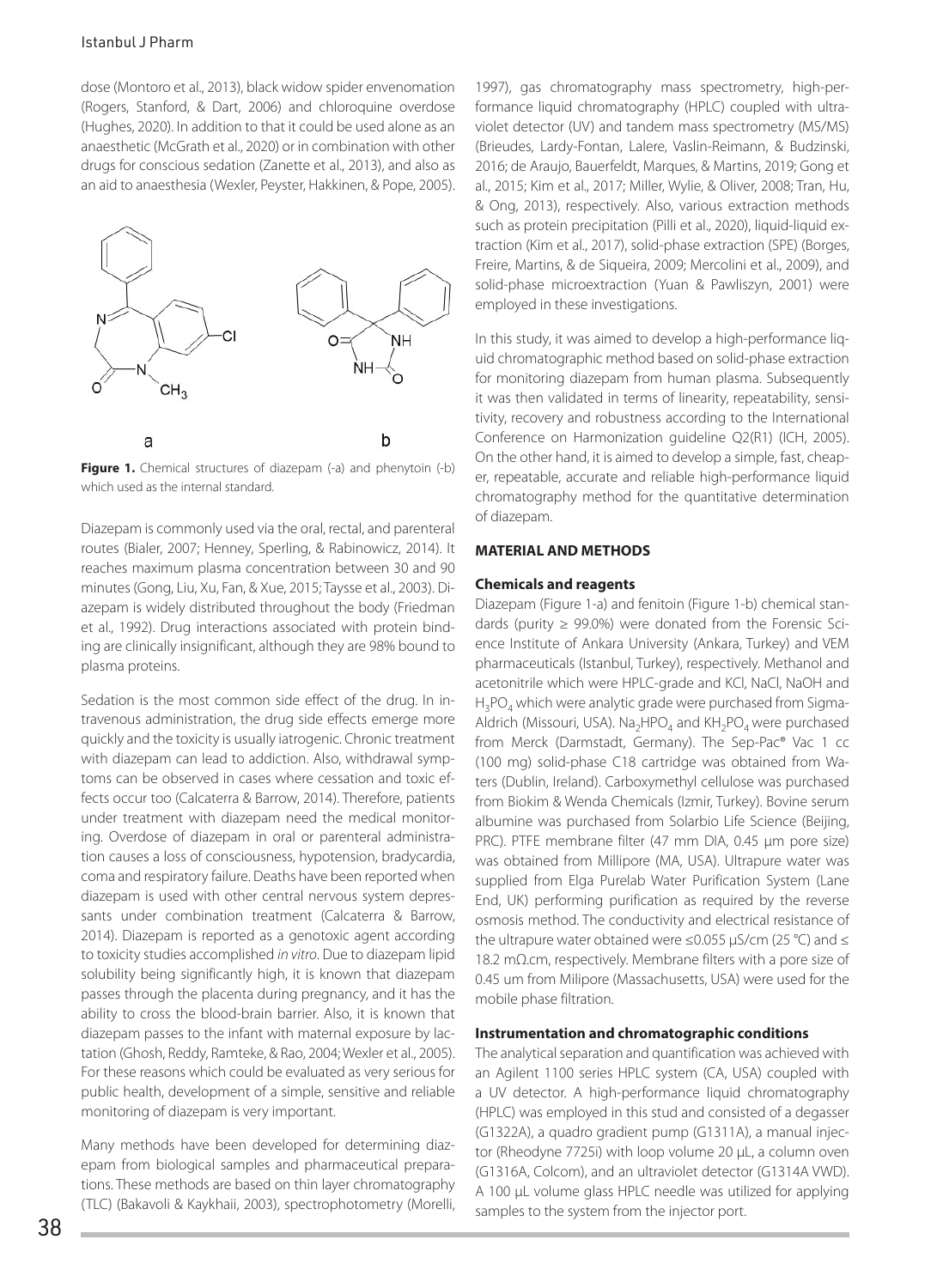A stainless steel end-cap ACE-5 reverse phase (RP) C18 analytical column (Aberdeen, Scotland) with 4.0 mm x 150 mm (i.d. x l) diameters 3 μm (p.s.) column filling material was employed for instrumental analytic separation. A 08.03 version ChemStation® software was used for data collection and system handling.

The column oven temperature was set at 30°C. According to the applied observations, the ultraviolet spectrum ultraviolet detector was set at 230 nm for both diazepam and phenytoin (Figure 2). The mobile phase composed of 10 mM  $KH_2PO_4$  (pH 3.0) and acetonitrile (50:50, v/v) was applied to the analytical system with an isocratic, 0.5 mL/min constant flow. Before application to the system the mobile phase solution was filtered passing through a PTFE membrane disc filter at 20 kPa pressure using a vacuum filter system.

Analytic parameters were determined following the optimization study performed in terms of the mobile phase content and pH, analytical column and column oven temperature, respectively.

#### **Preparation of chemical standards and simulated plasma**

Both stock solution (1 mg/mL) and working solutions of diazepam 5, 10, 20, 40 and 60 µg/mL were prepared by dissolving them in methanol. Diazepam quality control samples (0.1, 0.2, 0.4, 0.8 and 1.2 µg/mL) were prepared by taking 10 µL of the respective working solution and dissolving it in 500 µL volume of simulated plasma sample. The working solution (10 μg/mL) of internal standard was prepared by diluting it with methanol from the main stock solution of phenytoin (1 mg/mL), weekly. Stock solutions were stored at -20°C until analysis and were observed to remain stable for at least 1 month.

During the development of solid-phase extraction and method validation steps, a simulated plasma, the preparation protocol of which is described by Mercolini et al. (2008) was used. According to this, 4 g bovine albumin, 20 mg KCl, 0.8 g NaCl, 20 mg KH<sub>2</sub>PO<sub>4</sub>, 144 mg Na<sub>2</sub>HPO<sub>4</sub> was dissolved in 100 mL ultrapure water, then its pH was adjusted to 7.4 with 0.1 M KOH or  $H_3PO_4$ . Finally, the formed solution was split up into microtubes in 0.5 mL quantities and stored in -18 °C until use.

#### **Determination of the internal standard**

Clozapine, sodium valproate, chlorpromazine, flunarizine, cinnarizine and phenytoin chemicals were tested to determine the internal standard to be used in the analytical method. The obtained results from the selection of internal standard test study showed that the peak shape and structure of chlorpromazine and cinnarizine did not have enough sharpness to be accepted as an internal standard in these chromatographic conditions. Because the chromatographic peaks acquired from flunarizine analysis were so fragmental, and also the obtained clozapine and sodium valproate results were unsuitable in terms of the retention time according to diazepam, these 3 agents could not be utilized as an internal standard. It was decided to use phenytoin as an internal standard because it shows a precise peak structure even at low concentrations, its extraction recovery values are very successful, it gives a nice UV response at 230 nm, and has an acceptable retention time in the chromatogram (Figure 2).



**Figure 2.** A chromatogram which belong to a blank simulated plasma sample extracted by the SPE method explained.

## **Optimization of the developed solid-phase extraction method**

The solid-phase extraction procedure was optimized in terms of the cartridge conditioning, sample loading, cartridge washing and elution steps according to the results obtained from the comparative chromatographic analyses. As a rule, while performing the optimization study, changes were made in the intended step to monitor, while other variables related to extraction were kept constant.

In the optimization of the conditioning step, the methanol and ultrapure water application volume from 1 mL to 3 mL were tested for the determination of the best efficiency value for the activation of cartridge filling material. In the following step (called sample loading), an attempt was made to apply plasma samples both directly and diluted with water up to 1 mL into the cartridge. In addition, the volume of water to be used in the washing step tested in volumes varying (from 0.5 mL) up to 2 mL. In addition, the dilution values of the acetonitrile: methanol mixture (3: 1, v/v) used in the second stage of the washing step were evaluated at varying rates up to 12 times. The content ratios of the elution solution formed with acetonitrile and methanol were tested to determine the best efficiency value at ratios of 6:1, 3:1, 1:1, 1:3, 1:6 (v/v), respectively. Then, defining the best efficient solution volume value, it was tested from 1 up to 3 mL. The elution volume effect on the extraction efficiency was tested between 1 ml to 3 mL. The optimized extraction values were clearly given under *2.6.2. Solid-phase extraction* subtitle.

Extraction efficiency was evaluated by comparing the diazepam and phenytoin peak areas recovered from plasma to the results of standard solutions applied directly to HPLC without extraction by dissolving in the mobile phase. Since the internal standard was used in this study, the ratio value obtained by dividing the peak area of diazepam from the same chromatogram by the area of the internal standard was used in both recovery test and also other validation calculations.

#### **Sample preparation**

#### *Preparation of spiked samples*

10 µL diazepam and 10 µL internal standard (10 μg/mL) working solution were added to 500 µL of blank simulated plasma sample and then its volume was made up to 1 mL with ultrapure water. Then, it was stirred at 1200 rpm for 2 minutes with the vortex mixture before being used as a sample.

#### *Solid-phase extraction*

Initially, a C18 solid-phase cartridge was activated and conditioned by applying 3 mL of methanol and 3 mL of ultrapure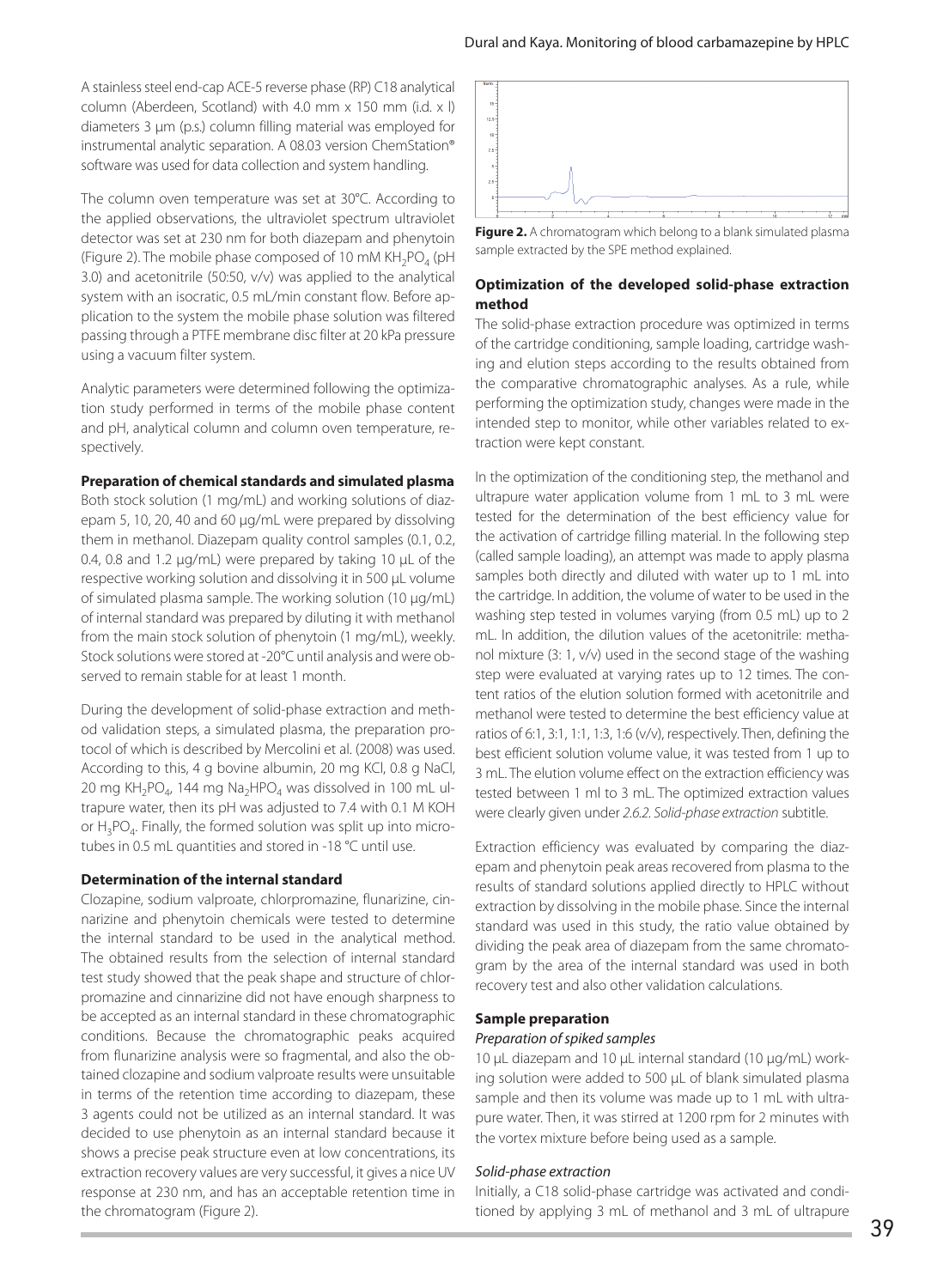## Istanbul J Pharm

water, respectively. Then, 500 uL of the plasma sample were diluted with 1 mL of ultrapure water in a micro-tube containing 10 µL of diazepam and 10 µL of phenytoin internal standard, and this was applied to the solid-phase cartridge with 0.5 mL/min flow. After the samples were loaded into the cartridge, the remains were cleaned twice using 1 mL ultrapure water. Then, the cartridges were cleaned with 1 mL of the acetonitrile: methanol mixture (18:1, v/v) and again and they were fully dried using a constant vacuum. Under 0.5 mL/min constant flow, 1 mL acetonitrile: methanol (3:1, v/v) mixture was applied twice to the cartridges and they were then vacuumed (75 kPa) until completely dry. Finally, the collected extraction liquid (approxiamately 2 mL) was evaporated to complete dryness using the nitrogen evaporating system heated to 40 °C). After the remains were dissolved in 200 μL of the mobile phase by the vortex mixture at 3000 rpm, 1 minute, it was loaded into the HPLC system with a volume of 20 µL.

## **Method validation**

The developed chromatographic method was validated in terms of linearity, sensitivity, accuracy, precision, recovery and robustness in accordance with the International Harmonization Conference (ICH) guidelines (ICH, 2005).

Linearity: Diazepam plasma samples in 5 different concentrations (100, 200, 400, 800 and 1200 ng/mL) that can be anticipated in plasma were prepared on the condition that 3 samples were found for each point. It was plotted according to the versus peak-area ratios to the internal standard. Each plasma sample prepared was delivered to the HPLC device for analysis. The calibration equation and the determination coefficient were calculated by drawing the calibration graph. The linearity test was designed to cover sub-therapeutic, therapeutic, overdose and toxic levels of the diazepam in plasma.

Sensitivity: The limit of detection (LOD) and limit of quantification (LOQ) were calculated according to the ICH recommendation based on standard deviation of the response and the slope of the calibration graph. 100 ng/mL was used in the test as the lowest calibration point of diazepam.

## LOD = 3.3  $\frac{\sigma}{s}$ ; LOQ = 10 $\frac{\sigma}{s}$

(σ: The standard deviation of the response; S: The slope of the calibration curve).

Accuracy and precision: The accuracy, defined as the relative error (RE%) was calculated as the percentage difference between the added and found diazepam quantity by 5 individual replicates both intraday and inter-day. The precision, defined as relative standard deviation (RSD%), was calculated by five separate replicates of diazepam both intraday and inter-day. Five replicate spiked samples were assayed intraday and inter-day at the three different concentrations (100, 400 and 1200 ng/mL).

Recovery: The efficiency of the extraction procedure from the plasma was determined by comparing pre-extraction spikes with the post-extraction spiked internal standard. Five individual replicates of spiked samples at low, middle and high concentrations (200, 400 and, 800 ng/mL, respectively) of diazepam were prepared with and without the internal standard.

The extraction procedure was carried out as described previously in the sample preparation step.

Robustness: Robustness is a test for evaluating the response of the analytical method to some changes in the analysis parameters. Here, the method's response to changes in analytical parameters is evaluated in terms of reliability by examining the changes in the results obtained. It is the ability of a method to remain unaffected when small changes are applied. The robustness test was performed with 400 ng/mL of diazepam, which is the median concentration of the calibration interval. The response of the method of changes to ultraviolet wavelength ( $\pm$  1 nm), mobile phase flow rate to column ( $\pm$  0.1 mL/ min), mobile phase organic solvent content  $(\pm 5\%)$ , column temperature ( $\pm$  5 °C), mobile phase final pH ( $\pm$  0.5) and also the operator changes were evaluated.

## **RESULTS**

## **Selectivity and specificity**

Initially the optimum conditions for mobile phase, column and UV-detector wavelength were determined and plasma samples containing diazepam and phenytoin were injected into HPLC under these conditions. Within the optimum analysis conditions, retention times of diazepam and phenytoin were determined as 4.9 and 10.8 minutes, respectively. Blank and sample chromatograms of 10 μg/mL phenytoin and 400 ng/ mL diazepam are given in Figure 2 and 3, respectively.

By adding diazepam and phenytoin analytes into simulated plasma by the standard addition method, concentrations ranging from the lowest calibration point to the highest concentration of diazepam could be successfully detected and quantified from the relevant matrix. This can be clearly seen in the blank simulated plasma chromatogram. All observed analytes peaks were sharply, clearly and obviously detected.

As part of the selectivity study of the method validation, nitrazepam (100 ng/mL), diazepam (400 ng/mL), phenytoin (10 μg/ mL) and lorazepam (100 ng/mL) were administered to HPLC. Quantitative determination of diazepam and phenytoin was successfully performed under the expressed chromatographic conditions. The chromatogram obtained is given in Figure 4.

Nitrazepam is used in disabling anxiety and insomnia. It has amnestic, sedative, anticonvulsant, and also skeletal muscle relaxant effects. It is defined as a hypnotic drug. It is classified in the benzodiazepine group of drugs (Yasui, et al., 2005). Lorazepam, is also a benzodiazepine medication, used in the treatment of severe agitation, anxiety disorders,



**Figure 3.** A typical chromatogram which exhibited phenytoin (10 μg/ mL) and diazepam (400 ng/mL) peaks, respectively.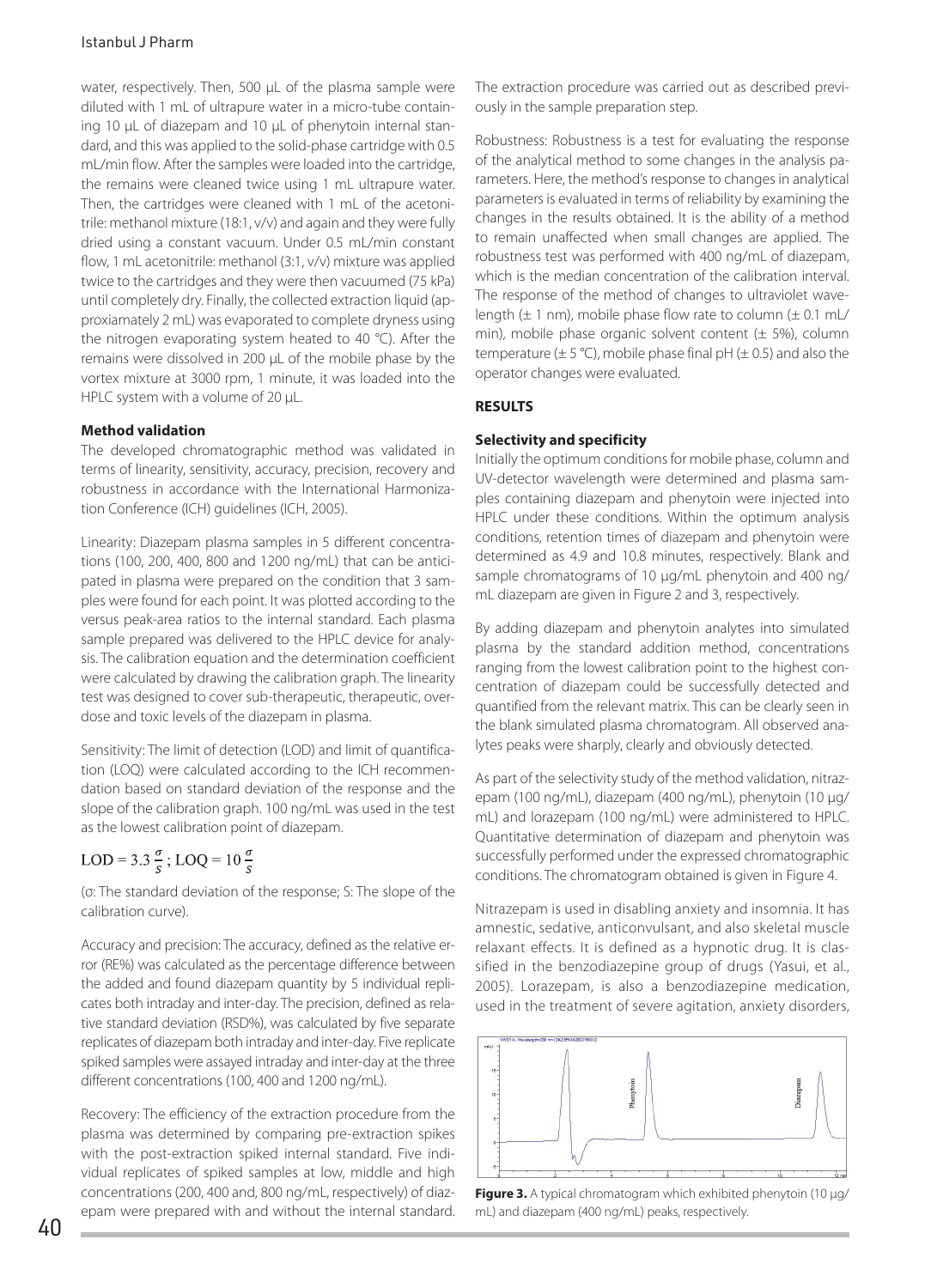

**Figure 4.** A typical chromatogram obtained in the selectivity study for method validation. Peaks of nitrazepam.

trouble sleeping, active seizures, alcohol withdrawal, and chemotherapy-induced nausea and vomiting (Herman, Van Pharm, & Szakacs, 1989). Nitrazepam and lorazepam were used in the selectivity study because they are structurally very close to diazepam.

#### **Linearity**

Calibration curves of diazepam drawn at five points  $(n=3)$ which are 100, 200, 400, 800 and 1200 ng/mL concentration versus the area of phenytoin as an internal standard by the standard addition method showed excellent correlation with  $r^2$  = 0.9805, (Table 1). The linearity study was designed to cover sub-therapeutic, therapeutic and toxic drug levels of the drug. The wide linear range also had a positive effect on the use of the method since the obtained real blood results showed very high standard deviation.

System suitability parameters show that it has good resolution (Rs) and selectivity (α) values. Capacity factor (k') and theoretical plate number (*N*) show acceptable values for a successful determination of diazepam from plasma as it can be seen in Table 1.

## **Sensitivity**

LOD and LOQ values were 20.42 ng/mL and 61.86 ng/mL, respectively. In addition to the LOD value being approximately 5 times lower than the lowest point on the calibration curve, LOQ value was found to be lower than the last point on the calibration curve. This result shows that the method can be used reliably for the analysis of diazepam in low concentrations in plasma Table 2.

#### **Accuracy and precision**

The repeatability study was performed at 100, 400 and 1200 ng/ mL diazepam concentrations. The intraday repeatability study was performed with 5 replicate analyses for each concentration on the same day, and the accuracy was found between (RE%) (-5.78) and 3.30, and precision (RSD%) was found between 0.14 and 1.59. The repeatability study between days was carried out for 5 consecutive days and the accuracy was between (-5.78) and 5.93 (RE%), and precision (RSD%) was between 1.22 and 1.82. These data showed that when compared with the literature, this method has high repeatability and can obtain precise and accurate results in diazepam analysis from plasma in the intraday and inter-day reproducibility study (Table 3).

## **Recovery**

The extraction yield values for the 3-replicates recovery study for diazepam concentrations of 200, 400 and 800 ng/mL were in the range of 95.12% to 106.83% (Table 4). These observed excellent values obtained from the extraction method developed and optimized suggest that the analytes, matrix (simulated plasma) and method (solid-phase) are perfectly compatibility. It is thought that it will make a significant contribution to the literature on diazepam analysis since the recovery value observed is 100.39% on average. The raw data used in the calculation of the recovery is given detailed in Table 4.

## **Robustness**

No significant changes in the analytical signals were observed upon changing ultraviolet wavelength value (± 1 nm) (Table 5), mobile phase pH  $(\pm 0.5)$  (Table 6), mobile phase content (± 5%) (Table 7). Moreover, change of analysts, sources of chemicals and/or solvents did not lead to significant changes in chromatographic signals and results. The robustness of the experimental results demonstrated that the method is able to create data with acceptable precision and accuracy. Consistent data from selectivity studies and the robustness study demonstrated its suitability in the quantitative determination of diazepam from human blood.

## **DISCUSSION**

Diazepam is widely used as an antiepileptic, muscle relaxant, hypnotic, and anesthetic inductor in pharmacotherapy. However, the

**Table 1. Chromatographic properties and system suitability parameters of the suggested method. Because of phenytoin was used as an internal standard; calibration range, calibration equation, determination coefficient (r2 ), selectivity factor (**α**), resolution (Rs) values belong to this agent did not be calculated.** 

| Analyte   | ω<br>ίm<br>ت<br>Retention<br>nin) | ē<br>ូត<br>Capaci | plate<br>N)<br>Theoretical<br>number | Selecti<br>factor | (Rs)<br>tion<br>Resolu | ange<br>libration<br>len)<br>යි | Calibration<br>equation    | o<br>م<br>Deter<br>ه<br>ō<br>ō |  |
|-----------|-----------------------------------|-------------------|--------------------------------------|-------------------|------------------------|---------------------------------|----------------------------|--------------------------------|--|
| Diazepam  | 10.8                              | 5.35              | 3808.65                              | 2.85              | 8.44                   | $100 - 1200$                    | $y = 0.0019x$<br>$+0.1641$ | 0.9805                         |  |
| Phenytoin | 4.9                               | 1.88              | 153.64                               | null              | null                   | null                            | null                       | null                           |  |
|           |                                   |                   |                                      |                   |                        |                                 |                            |                                |  |

Capacity factor (k') =  $\frac{tR-to}{r_0}$ ; Theoretical plate number (N) =  $16\frac{tR}{Wt}$ ; Specificity factor (a) =  $\frac{kZ}{R1}$ ; Resolution (R<sub>i</sub>) =  $\frac{\sqrt{R}}{4}$   $\frac{a}{m}$   $\frac{(a+1)(b+1)}{(a+1)(b+1)}$ ; Abbreviations: tR: retention time of the analyte peak; t0: retention time of first peak ; Wt: peak width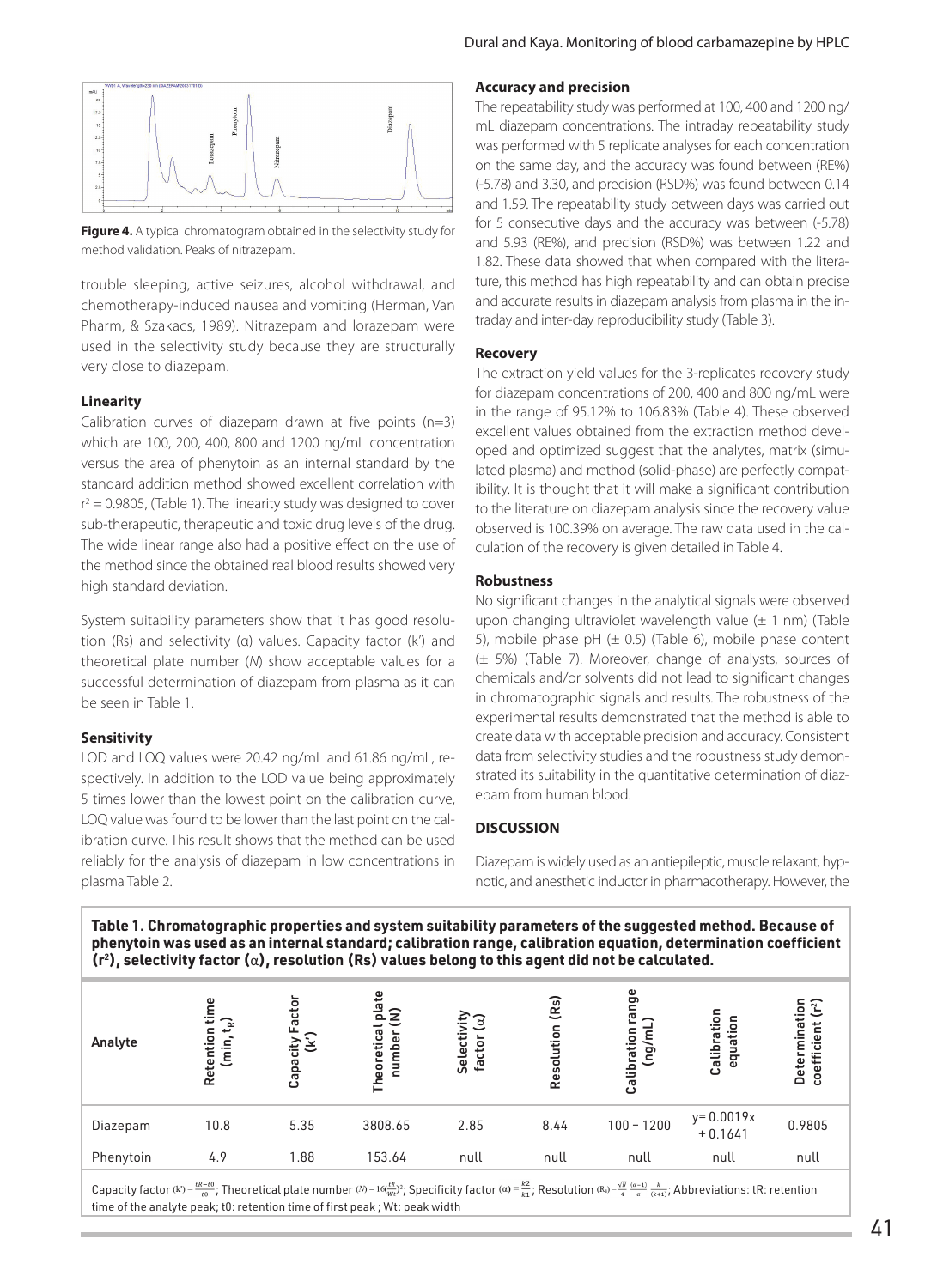| Table 2. Sensitivity test data applied at 100 ng/mL concentration of diazepam. |                      |            |           |                                  |          |       |       |                       |                |
|--------------------------------------------------------------------------------|----------------------|------------|-----------|----------------------------------|----------|-------|-------|-----------------------|----------------|
|                                                                                | <b>Concentration</b> | Area (mAu) |           |                                  | STD/ISTD |       |       |                       |                |
| No                                                                             | (nq/mL)              | Diazepam   | Phenytoin | <b>Rationed</b><br><b>Values</b> | Average  | SD    | RSD%  | <b>LOD</b><br>(nq/mL) | LOQ<br>(ng/mL) |
| 1                                                                              | 100                  | 96.5       | 261.0     | 0.370                            |          |       |       |                       |                |
| 2                                                                              | 100                  | 98.6       | 266.8     | 0.370                            |          | 0.012 |       | 20.42                 | 61.86          |
| 3                                                                              | 100                  | 97.9       | 259.6     | 0.377                            |          |       |       |                       |                |
| 4                                                                              | 100                  | 94.6       | 259.9     | 0.364                            |          |       |       |                       |                |
| 5                                                                              | 100                  | 92.9       | 264.3     | 0.352                            | 0.368    |       | 3.193 |                       |                |
| 6                                                                              | 100                  | 105.2      | 288.2     | 0.365                            |          |       |       |                       |                |
| 7                                                                              | 100                  | 109.7      | 303.2     | 0.362                            |          |       |       |                       |                |
| 8                                                                              | 100                  | 97.3       | 271.6     | 0.358                            |          |       |       |                       |                |
| 9                                                                              | 100                  | 105.5      | 274.8     | 0.384                            |          |       |       |                       |                |
| 10                                                                             | 100                  | 110.9      | 291.3     | 0.380                            |          |       |       |                       |                |

## **Table 2. Sensitivity test data applied at 100 ng/mL concentration of diazepam.**

**Table 3. Confidence parameters of the method that including intraday and inter-day precision, accuracy and recovery values. These results were obtained from individual samples (n=3) prepared as quality control samples in real plasma.**

|                                             | Intraday       |                                                                                                         |                                   |                                 | Inter-day     |                                                                                     |                                   |                                 |                              |
|---------------------------------------------|----------------|---------------------------------------------------------------------------------------------------------|-----------------------------------|---------------------------------|---------------|-------------------------------------------------------------------------------------|-----------------------------------|---------------------------------|------------------------------|
| <b>Expected</b><br>Concentration<br>(ng/mL) | Obs.<br>.<br>2 | c<br>$\overline{\phantom{0}}$<br>$\circ$<br>Ē<br>yed<br>πä<br>(ng/<br>entr<br>Obser<br>SD<br>conc<br>÷۱ | Precision<br>(RSD <sub>96</sub> ) | Accuracy<br>(RE <sup>9</sup> 6) | Obs<br>ف<br>N | Ξ.<br>$\sim$<br>$\circ$<br>Ē<br>ᄝ<br>휶<br>(ng/<br>entr<br>Obser<br>conc<br>SD<br>÷I | Precision<br>(RSD <sub>96</sub> ) | Accuracy<br>(RE <sup>9</sup> 6) | Average<br>Recovery<br>(°/0) |
| 100                                         | 5              | 99.82±3.30                                                                                              | 1.59                              | $-0.18$                         | 5             | 102.26±3.84                                                                         | 1.82                              | 2.25                            | 99.22                        |
| 400                                         | 5              | 381.42±4.03                                                                                             | 0.78                              | $-4.65$                         | 5             | 384.97±6.43                                                                         | 1.22                              | $-3.76$                         | 95.12                        |
| 1200                                        | 5              | 1173.50±1.97                                                                                            | 0.14                              | $-2.21$                         | 5             | 1210.93±24.19                                                                       | 1.22                              | 0.91                            | 106.83                       |

drug is connected with abuse due to its high potential for side effects such as addiction. Therefore, toxicological analysis of diazepam for therapeutic dose impression studies is important for forensic and clinical toxicologists. Some studies involving the monitoring of diazepam from various samples are summarized below.

In the study by Uddin et al. (2008), diazepam and 5 other benzodiazepines and two metabolites: in human plasma, urine and saliva by RP-HPLC-diode array detection method were determined. Analytes were quantitated at 240 nm. Methods were based on a solid phase extraction method. The separation was carried out on a  $C_8$  (250 mm x 65 mm, 5 µm) analytical column with a mobile phase containing methanol, acetonitrile, and 50 mM ammonium acetate. Linearity was maintained in the range of 300-20000 ng/mL.  $r^2$  was found  $\geq$  0.997. Intraday and inter-day precision test implementation were applied at concentrations of 2000, 4000 and 8000 ng/mL. Method precision values were found between 1.3% and 7.9% in plasma and between 2.1 and 7.8% in the urine. Linearity study of saliva was applied to 500, 1000 and 2000 ng/mL concentrations. The results were found between 2.2 and 8.1%, respectively. LOD and LOQ values were found as 20-470 and 70-1570 ng/mL, respectively (Uddin, Samanidou, & Papadoyannis, 2008).

Muchohi et al. (2001) developed an ultraviolet based reverse phase HPLC method to determine the amount of diazepam in plasma samples from children with severe malaria. After precipitation of plasma proteins, liquid-liquid extraction was performed with the mixture of acetonitrile, ethyl acetate and n-hexane. Diazepam was eluted from a reverse phase  $C_{18}$  column with an acidic (pH: 3.5) aqueous mobile phase (10 mM  $KH<sub>2</sub>PO<sub>4</sub>$ -acetonitrile, 69:31, v/v) at ambient temperature. The calibration curve between 10 and 200 ng/mL in the plasma after centrifugation was linear and the determination coefficient  $(r^2)$  was  $\geq$ 0.99. Relative recovery values at 25 and 180 ng/mL were greater than 87%. The relative standard deviation during the day and between days was less than 15%.

Dragica Zendelovska et al. (2018) developed a high-performance liquid chromatographic (HPLC) method with UV-detection for direct determination of diazepam in whole blood and serum. The isolation of diazepam and internal standard bromazepam from serum and whole blood samples was performed using reverse phase cartridges with the solid-phase extraction method. The analytes were separated using a reverse phase C8 column with a mobile phase of 0.1% (v/v) triethylamine (pH 3.5) and acetonitrile (63:37, v/v) in water. The UV detector wavelength was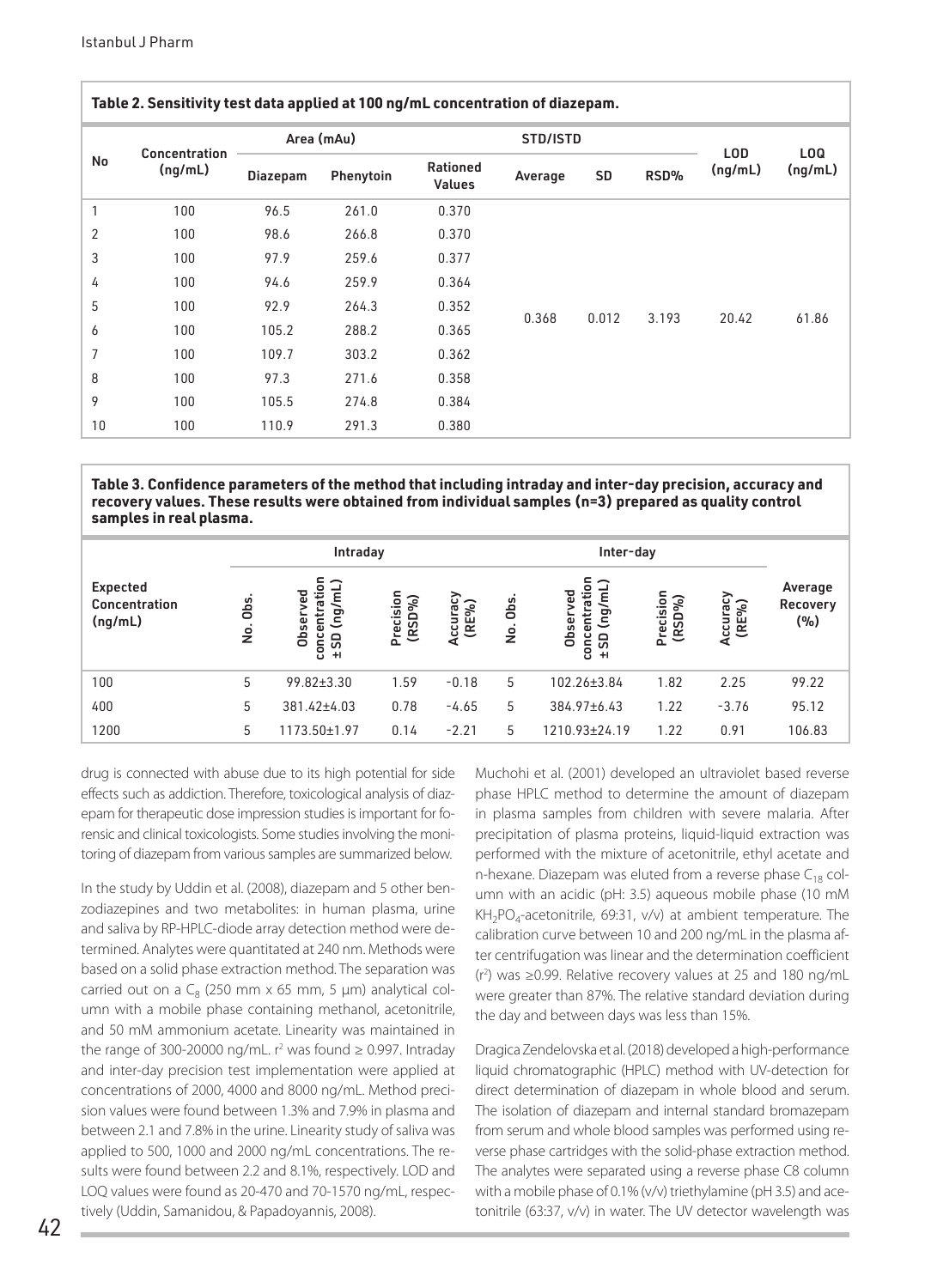| <b>Diazepam</b>          |                          | Area values (mAU) |             |                                  | STD/ISTD              |           |       |                   |
|--------------------------|--------------------------|-------------------|-------------|----------------------------------|-----------------------|-----------|-------|-------------------|
| concentration<br>(ng/mL) | <b>Extraction</b>        | <b>STD</b>        | <b>ISTD</b> | <b>Rationed</b><br><b>Values</b> | Mean $(\overline{X})$ | <b>SD</b> | RSD%  | Recovery<br>(°/0) |
|                          |                          | 150.7             | 327.7       | 0.461                            |                       |           |       |                   |
| 200                      | Non-extracted<br>samples | 158.5             | 345.9       | 0.458                            | 0.455                 | 0.007     | 1.440 |                   |
|                          |                          | 154.9             | 347.9       | 0.445                            |                       |           |       | 99.22             |
|                          |                          | 145.1             | 304.6       | 0.476                            |                       |           |       |                   |
| 200                      | <b>Extracted samples</b> | 131.5             | 303.4       | 0.434                            | 0.451                 | 0.019     | 4.085 |                   |
|                          |                          | 141.2             | 318.8       | 0.443                            |                       |           |       |                   |
| 400                      |                          | 256.6             | 259.6       | 0.988                            |                       |           |       |                   |
|                          | Non-extracted<br>samples | 259.0             | 261.0       | 0.992                            | 0.963                 | 0.039     | 4.053 |                   |
|                          |                          | 246.8             | 271.9       | 0.908                            |                       |           |       | 95.12             |
|                          |                          | 264.4             | 288.9       | 0.915                            |                       |           |       |                   |
| 400                      | <b>Extracted samples</b> | 275.4             | 300.7       | 0.916                            | 0.915                 | 0.001     | 0.078 |                   |
|                          |                          | 278.9             | 305.1       | 0.914                            |                       |           |       |                   |
|                          |                          | 561.9             | 327.2       | 1.717                            |                       |           |       |                   |
| 800                      | Non-extracted<br>samples | 565.0             | 328.5       | 1.721                            | 1.720                 | 0.002     | 0.008 |                   |
|                          |                          | 584.1             | 339.0       | 1.723                            |                       |           |       |                   |
|                          |                          | 456.3             | 250.9       | 1.819                            |                       |           |       | 106.83            |
| 800                      | <b>Extracted samples</b> | 473.7             | 258.8       | 1.830                            | 1.837                 | 0.018     | 0.997 |                   |
|                          |                          | 507.4             | 272.5       | 1.862                            |                       |           |       |                   |

**Table 4. Recovery data of the developed analysis method and obtained total recovery values.**

**Note:** Diazepam as the analytic agent and the phenytoin used as the internal standard employed in the study were abbreviated as STD and ISTD, respectively. Standard deviation was abbreviated as SD and relative standard deviation was abbreviated as RSD% calculated with the formula

#### **Table 5. Robustness test results by changing the detector wavelength ± 1 nm % within the standard optimization conditions.**

|                          |          | Area      | STD/ISTD               |                       |       |       |  |  |  |
|--------------------------|----------|-----------|------------------------|-----------------------|-------|-------|--|--|--|
| $UV$ (nm)                |          |           |                        |                       |       |       |  |  |  |
|                          | Diazepam | Phenytoin | <b>Rationed Values</b> | Mean $(\overline{X})$ | SD    | RSD%  |  |  |  |
|                          | 278.0    | 330.8     | 0.840                  |                       |       |       |  |  |  |
| 229                      | 291.3    | 346.2     | 0.842                  | 0.842                 | 0.002 | 0.170 |  |  |  |
|                          | 289.7    | 345.7     | 0.838                  |                       |       |       |  |  |  |
|                          | 304.7    | 309.5     | 0.985                  |                       |       |       |  |  |  |
| 230                      | 278.9    | 297.1     | 0.939                  | 0.937                 | 0.040 | 4.289 |  |  |  |
|                          | 292.0    | 329.5     | 0.886                  |                       |       |       |  |  |  |
|                          | 262.8    | 232.2     | 1.132                  |                       |       |       |  |  |  |
| 231                      | 272.4    | 240.0     | 1.135                  | 1.132                 | 0.003 | 0.248 |  |  |  |
|                          | 287.0    | 254.4     | 1.128                  |                       |       |       |  |  |  |
| Average $(\overline{X})$ |          |           |                        | 0.969                 |       |       |  |  |  |
| Standard deviation (SD)  |          |           |                        | 0.149                 |       |       |  |  |  |
| RSD%                     |          |           |                        | 15.330                |       |       |  |  |  |

240 nm. Linearity for serum and whole blood was achieved in the range of 10 -1000 ng/mL. In this method, after oral administration of 10 mg diazepam, plasma proteins were precipitated and applied to real biological samples.

Borges et al. (2008) developed a simultaneous HPLC method for determination of diazepam and individual 6 benzodiazepines from both human plasma, using the liquid-liquid and solid-phase extraction. 5 mM  $KH_2PO_4$  buffer solution (pH 6.0):methanol:diethyl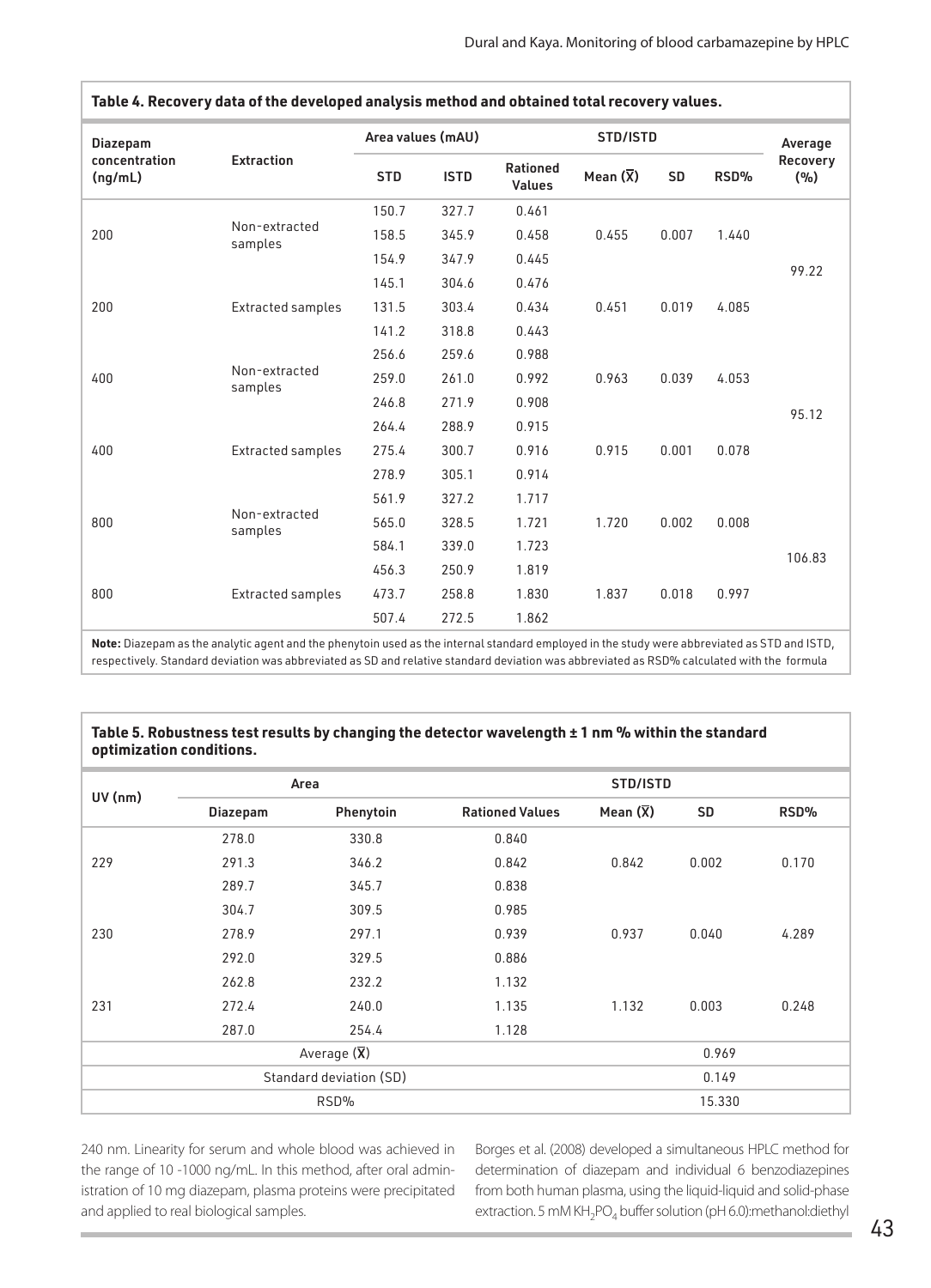|                 | opennización conditional |           |                        |                       |       |       |  |  |  |  |
|-----------------|--------------------------|-----------|------------------------|-----------------------|-------|-------|--|--|--|--|
|                 |                          | Area      | STD/ISTD               |                       |       |       |  |  |  |  |
| pH value        | Diazepam                 | Phenytoin | <b>Rationed Values</b> | Mean $(\overline{X})$ | SD    | RSD%  |  |  |  |  |
|                 | 211.7                    | 232       | 0.913                  |                       |       |       |  |  |  |  |
| pH 2.5          | 212.3                    | 232.5     | 0.913                  | 0.921                 | 0.012 | 1.338 |  |  |  |  |
|                 | 224.6                    | 239.2     | 0.939                  |                       |       |       |  |  |  |  |
|                 | 304.7                    | 309.5     | 0.985                  |                       |       |       |  |  |  |  |
| pH <sub>3</sub> | 278.9                    | 297.1     | 0.939                  | 0.937                 | 0.040 | 4.289 |  |  |  |  |
|                 | 292                      | 329.5     | 0.886                  |                       |       |       |  |  |  |  |
|                 | 251.9                    | 293.1     | 0.860                  |                       |       |       |  |  |  |  |
| pH 3.5          | 256.6                    | 307.7     | 0.834                  | 0.854                 | 0.014 | 1.682 |  |  |  |  |
|                 | 247.7                    | 285.5     | 0.868                  |                       |       |       |  |  |  |  |
|                 | Average $(\overline{X})$ |           | 0.969                  |                       |       |       |  |  |  |  |
|                 | Standard deviation (SD)  | 0.149     |                        |                       |       |       |  |  |  |  |
|                 |                          | RSD%      |                        | 15.330                |       |       |  |  |  |  |

#### **Table 6. Robustness test results performed by changing mobile phase pH ± 0.5 % within the standard optimization conditions.**

## **Table 7. Robustness test results performed by changing the mobile phase content ± 5% within the standard optimization conditions.**

| Mobile phase ingradients   | Area     |           | STD/ISTD               |                       |           |       |  |
|----------------------------|----------|-----------|------------------------|-----------------------|-----------|-------|--|
| (Acetonitrile:KH2PO4, v/v) | Diazepam | Phenytoin | <b>Rationed Values</b> | Mean $(\overline{X})$ | <b>SD</b> | RSD%  |  |
|                            | 276.7    | 332.8     | 0.832                  |                       |           |       |  |
| 45:55                      | 278.2    | 346.5     | 0.803                  | 0.817                 | 0.012     | 1.426 |  |
|                            | 272.2    | 333.0     | 0.818                  |                       |           |       |  |
|                            | 304.7    | 309.5     | 0.985                  |                       |           |       |  |
| 50:50                      | 278.9    | 297.1     | 0.939                  | 0.937                 | 0.040     | 4.289 |  |
|                            | 292.0    | 329.5     | 0.886                  |                       |           |       |  |
|                            | 278.0    | 318.1     | 0.874                  |                       |           |       |  |
| 55:45                      | 276.4    | 316.9     | 0.872                  | 0.874                 | 0.001     | 0.132 |  |
|                            | 287.0    | 328.0     | 0.875                  |                       |           |       |  |
|                            |          |           | 0.876                  |                       |           |       |  |
|                            |          |           | 0.060                  |                       |           |       |  |
|                            |          |           | 6.812                  |                       |           |       |  |

ether (55:40:5, v/v/v) mixture was used as a mobile phase at 0.8 mL/min flow rate. LC-18 DB column (250 mm x 4.6 mm, 5 µm) was used in isocratic conditions. The UV detector wavelength detector was set at 245 nm. When using liquid-liquid extraction, the best conditions were obtained by double extraction of 0.5 mL of plasma for pH 9.5 using ethyl acetate and Na<sub>2</sub>HP0<sub>4</sub>. Using SPE, the best conditions were achieved with 0.5 mL of plasma and 3 mL of 0.1 M borate buffer pH 9.5. In both methods, the solvent was evaporated under a stream of nitrogen at 40 °C. For LLE plasma linearity range 50-1200 ng mL and r<sup>2</sup> was found as 0.9927. Plasma linearity study was implemented in the range of 30–1200 ng/mL and r<sup>2</sup> was found as 0.9900 (Borges et al., 2009).

In this study, an optimization study was performed on wavelength, mobile phase, column and column furnace parameters in order to determine diazepam from plasma by HPLC coupled with UV. Optimized method: in accordance with the ICH Q2(R1) guidelines , it is validated in the parameters of linearity, precision, repeatability, recovery and robustness (ICH, 2005). All samples were prepared successfully with an optimized solid phase extraction method. Simulated plasma was used in all quantification steps, and the results obtained clearly showed that the artificial plasma provided appropriate results in the development and validation of the method.

Sample preparation in the study: this was made using simulated plasma and solid-phase extraction method. The determination coefficient for 5 points in the 100-1200 ng/mL diazepam concentration range was found to be greater than 0.98, which was found to be a good value for linearity. Sensitivity values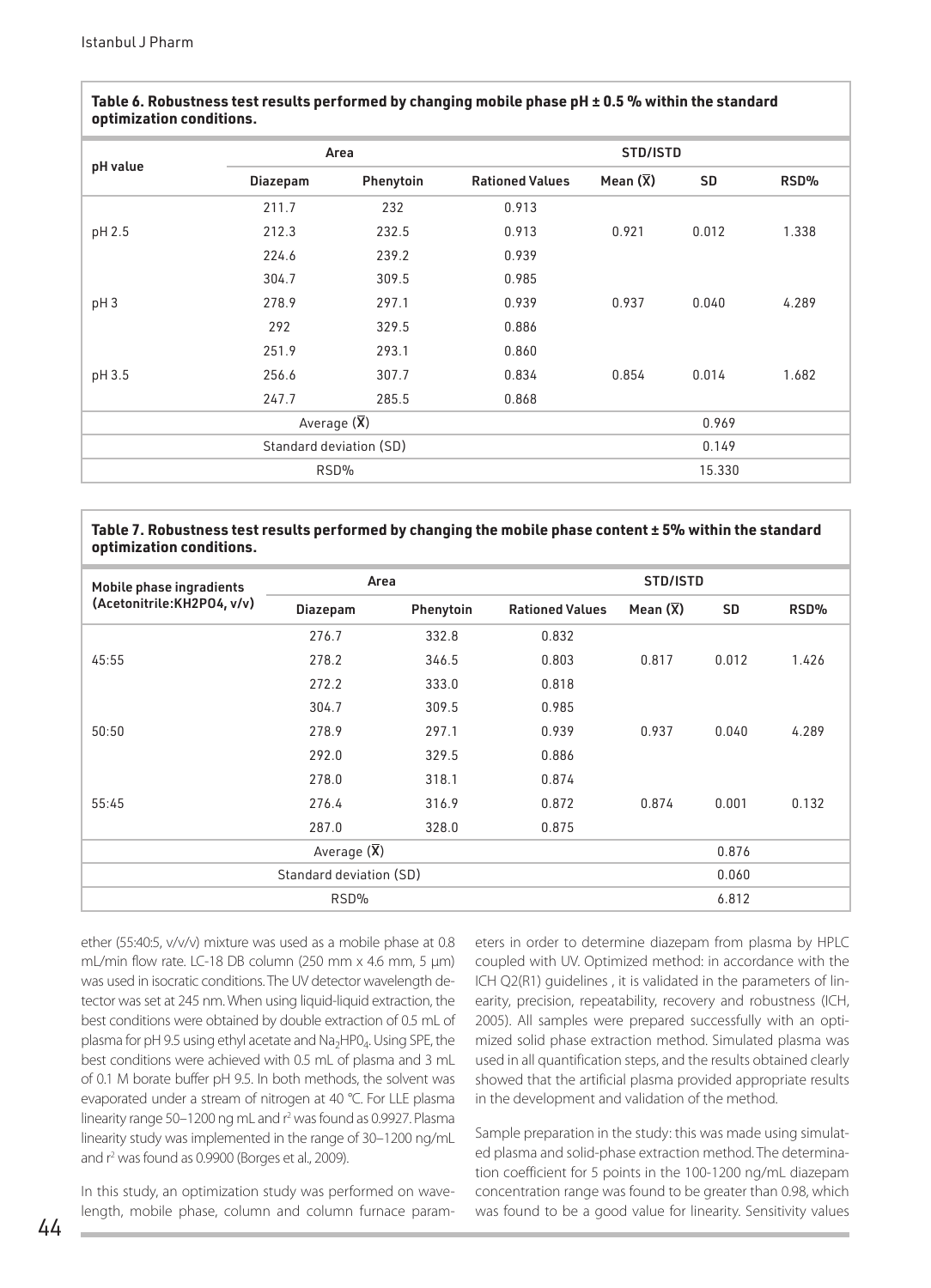were 20.42 and 61.86 ng/mL for LOD and LOQ, respectively. The fact that the LOQ value was lower than the last point in the calibration curve suggests that the method can safely use for the analysis of diazepam at low concentrations. The intraday repeatability study was performed with 5 replicate analyses for each concentration on the same day, and the accuracy was between (RE%) (-5.78) and 3.30, and precision (RSD%) between 0.14% and 1.59%. The repeatability study between days was performed for 5 consecutive days, and the accuracy was between (RE%) (-5.78) and 5.93, and precision (RSD%) was between 1.22% and 1.82%.

The developed method has outstanding features when compared to the methods in the literature. This method was carried out between 100 and 1200 ng/mL concentrations including subtherapeutic, therapeutic, and toxic doses of diazepam in human blood. The fact that the related method has been developed using diazepam concentrations that can be encountered in human blood further increases the importance of the relevant validation tests. The values of sensitivity data determined in both LOD and LOQ (20.42 and 61.86 ng/mL, respectively) enable the developed method to work safely at sub-therapeutic doses. It was determined that the RE% (accuracy) values obtained both within and between days were maximum (-5.78) and 5.93. These values, obtained by the analysis of independent samples on 5 different days and on the same day, are a clear statement that the method can be used safely both during and between days. In addition, the value of 1.82, obtained as the maximum RSD% value within and between days, is one of the assertive values obtained in the literature. In addition, the low mobile phase flow (0.5 mL/min) applied to the HPLC system during the analysis, the high efficiency and ease of application obtained in the developed solid-phase extraction application, the low organic solvent volume used during the extraction (≤6 mL), are other important features that make the study stand out from other studies in the literature. It was seen that the yield values obtained from the recovery tests between 95.12% and 10.83% werre directly related to the successful values obtained in the basic validation parameters such as sensitivity, selectivity, robustness and reproducibility.

#### **CONCLUSION**

In order to perform diazepam analyses on plasma, an HPLC-UV analysis method was developed, which was simple, sensitive and reliable. The analysis method, which was developed and validated and applied to simulated plasma, has a simple sample preparation method with the use of 500 µL of plasma and 1 mL of solvent, and the total analysis time is less than 11 minutes. The method was found to be linear between 400 ng/ mL and 1200 ng/mL. Recovery from plasma was performed at concentrations of 200, 400 and 800 ng/mL and a high recovery value was achieved with an average of 100.39%.

It was concluded that the developed and validated HPLC-UV method is a simple, fast, sensitive, and reliable analysis method that can be used in reference laboratories that make therapeutic and toxicological impressions of diazepam.

**Acknowledgement:** The authors kindly would like to thanks to Forensic Science Institute belong to Ankara University and VEM Pharmaceu-

#### Dural and Kaya. Monitoring of blood carbamazepine by HPLC

ticals (Tekirdağ, Turkey) for the donation of diazepam and phenytoin chemical standards, respectively. Besides that, the authors appreciate to "The School of Medicine Scientific Research Center" abbreviated as CÜTFAM which belongs to Sivas Cumhuriyet University for the open collaboration shown during this scientific research.

Peer-review: Externally peer-reviewed.

**Author contributions:** Conception/Design of Study- E.D., B.N.D.; Data Acquisition- E.D., B.N.D.; Data Analysis/Interpretation-E.D., B.N.D.; Drafting Manuscript- E.D., B.N.D.; Critical Revision of Manuscript- E.D., B.N.D.; Final Approval and Accountability- E.D., B.N.D.

**Conflict of Interest:** The authors have no conflict of interest to declare.

**Financial Disclosure:** Authors declared no financial support.

#### **REFERENCES**

- Abou-Donia, M. B., Siracuse, B., Gupta, N., & Sobel Sokol, A. (2016). Sarin (GB, O-isopropyl methylphosphonofluoridate) neurotoxicity: critical review. *Critical Reviews in Toxicology*, *46*(10), 845–875. https://doi.org/10.1080/10408444.2016.1220916
- Bakavoli, M., & Kaykhaii, M. (2003). Quantitative determination of diazepam, nitrazepam and flunitrazepam in tablets using thinlayer chromatography-densitometry technique. *Journal of Pharmaceutical and Biomedical Analysis*, *31*(6), 1185–1189. https://doi. org/10.1016/S0731-7085(03)00027-X
- Bialer, M. (2007). *Clinical pharmacology of parenteral use of antiepileptic drugs*. *48*, 46–48. https://doi.org/10.1111/j.1528- 1167.2007.01348.x
- Borges, K. B., Freire, E. F., Martins, I., & de Siqueira, M. E. P. B. (2009). Simultaneous determination of multibenzodiazepines by HPLC/ UV: Investigation of liquid-liquid and solid-phase extractions in human plasma. *Talanta*, *78*(1), 233–241. https://doi.org/10.1016/j. talanta.2008.11.003
- Brieudes, V., Lardy-Fontan, S., Lalere, B., Vaslin-Reimann, S., & Budzinski, H. (2016). Validation and uncertainties evaluation of an isotope dilution-SPE-LC-MS/MS for the quantification of drug residues in surface waters. *Talanta*, *146*, 138–147. https://doi. org/10.1016/j.talanta.2015.06.073
- Calcaterra, N. E., & Barrow, J. C. (2014). Classics in chemical neuroscience: diazepam (valium). *ACS Chemical Neuroscience*, *5*(4), 253–260. https://doi.org/10.1021/cn5000056
- Chamberlain, J. M., Okada, P., Holsti, M., Mahajan, P., Brown, K. M., Vance, C., … Baren, J. (2014). Lorazepam vs diazepam for pediatric status epilepticus: a randomized clinical trial. *JAMA*, *311*(16), 1652–1660. https://doi.org/10.1001/jama.2014.2625
- Cook, P. J., Flanagan, R., & James, I. M. (1984). Diazepam tolerance: effect of age, regular sedation, and alcohol. *British Medical Journal (Clinical Research Ed.)*, *289*(6441), 351–353. https://doi. org/10.1136/bmj.289.6441.351
- de Araujo, F. G., Bauerfeldt, G. F., Marques, M., & Martins, E. M. (2019). Development and validation of an analytical method for the detection and quantification of bromazepam, clonazepam and diazepam by UPLC-MS/MS in surface water. *Bulletin of Environmental Contamination and Toxicology*, *103*(2), 362–366. https://doi.org/10.1007/s00128-019-02631-z
- Faye, C., Hen, R., Guiard, B. P., Denny, C. A., Gardier, A. M., Mendez-David, I., & David, D. J. (2020). Rapid anxiolytic effects of RS67333, a serotonin type 4 receptor agonist, and diazepam, a benzodiazepine, are mediated by projections from the prefrontal cortex to the dorsal raphe nucleus. *Biological Psychiatry*, *87*(6), 514–525. https://doi.org/10.1016/j.biopsych.2019.08.009